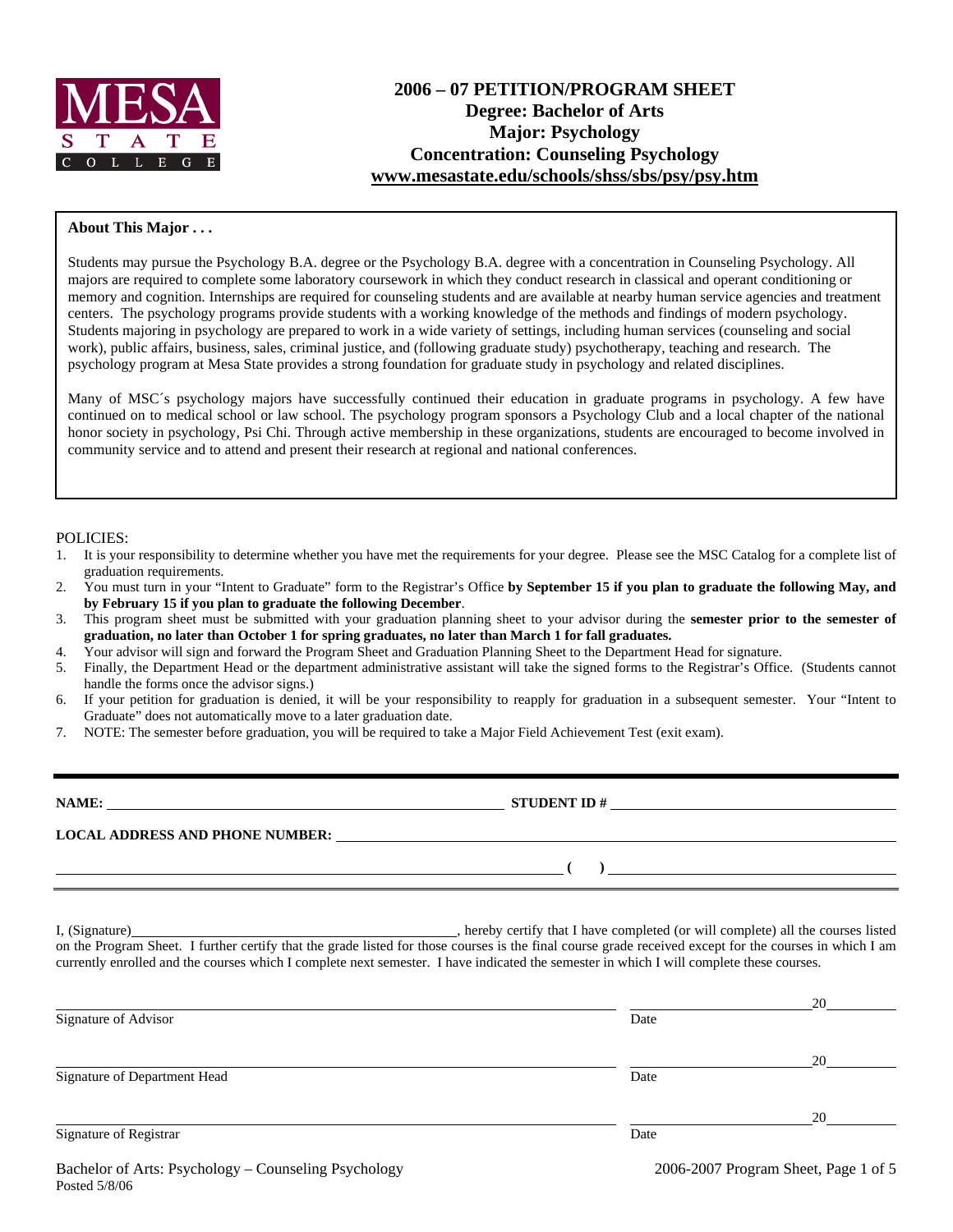- Must earn 120 semester hours and meet the academic residency requirements to earn a baccalaureate degree at Mesa State College.
- Must earn a minimum of 40 semester hours in upper division courses (i.e., 300-level and 400-level courses).
- A cumulative grade point average of 2.0 or higher must be maintained for all courses taken and for all courses in the major.
- To continue in the program and eventually graduate as counseling psychology majors a student must earn, within no more than three attempts, at least a grade of "C" in the major requirements.
- When filling out this program sheet a course can only be used once, i.e., no double counting is allowed between categories.
- Excess KINA/HPWE courses beyond the two required and pre-collegiate courses (usually numbered below 100) cannot be used for graduation.
- All degree requirements must be completed as described. Any exceptions or substitutions must be recommended in advance by the faculty advisor and approved by the Department Head.
- It is recommended that students work closely with a faculty advisor when selecting courses and scheduling classes prior to registration.
- Students are required to participate in exit examinations or other programs deemed necessary to comply with the college accountability requirement.

### **General Education Requirements** (Minimum of 33 semester hours) See the M.S.C. catalog for the list of courses that meet the general education categories.

| Trns/Subs<br>Credit<br>Grade<br>Term<br>No.<br>Year<br>Course<br>English: ENGL 111 and 112 (6 semester hours, must receive a grade                                                                                        | Trns/Subs<br>Grade<br>Term<br>Year<br>No.<br>Credit<br>Course<br>Social and Behavioral Sciences: (6 Semester Hours)                   |
|---------------------------------------------------------------------------------------------------------------------------------------------------------------------------------------------------------------------------|---------------------------------------------------------------------------------------------------------------------------------------|
| of "C" or higher, must be completed by the time the student has 60                                                                                                                                                        |                                                                                                                                       |
| semester hours.)                                                                                                                                                                                                          |                                                                                                                                       |
| *ENGL                                                                                                                                                                                                                     |                                                                                                                                       |
| *ENGL                                                                                                                                                                                                                     | <b>Fine Arts:</b> (3 semester hours)                                                                                                  |
| *ENGL 129, Honors English, may be substituted for ENGL 111 and ENGL                                                                                                                                                       |                                                                                                                                       |
| 112. Must earn a grade of "C" or better. May need to take additional electives.                                                                                                                                           |                                                                                                                                       |
| <b>Math:</b> MATH 110 or higher (3 semester hours, must receive a grade<br>of "C" or better, must be completed by the time the student has 60<br>semester hours.)<br><b>MATH</b><br><b>Humanities:</b> (6 semester hours) | <b>Natural Sciences:</b> (6 semester hours)<br>(At least one course must include a lab)<br><b>Applied Studies:</b> (3 semester hours) |
| Other Requirements (9 semester hours)                                                                                                                                                                                     |                                                                                                                                       |
| Kinesiology: (3 Semester Hours)<br>Trns/Subs<br>Course<br>Credit<br>Grade<br>Term<br>Year<br>No.                                                                                                                          | <b>Bachelor of Arts Degree Distinction:</b> (6 semester hours)<br>(Two consecutive classes in the same foreign language.)             |
| <b>KINE/HPWA</b><br>100                                                                                                                                                                                                   | No.<br>Credit<br>Grade<br>Term<br>Trns/Subs<br>Year<br>Course                                                                         |
| <b>KINA/HPWE</b>                                                                                                                                                                                                          | FLA<br>$\overline{3}$                                                                                                                 |

KINA/HPWE  $\frac{1}{\sqrt{2}}$   $\frac{1}{\sqrt{2}}$   $\frac{1}{\sqrt{2}}$   $\frac{1}{\sqrt{2}}$   $\frac{1}{\sqrt{2}}$   $\frac{1}{\sqrt{2}}$   $\frac{1}{\sqrt{2}}$   $\frac{1}{\sqrt{2}}$   $\frac{1}{\sqrt{2}}$   $\frac{1}{\sqrt{2}}$   $\frac{1}{\sqrt{2}}$   $\frac{1}{\sqrt{2}}$   $\frac{1}{\sqrt{2}}$   $\frac{1}{\sqrt{2}}$   $\frac{1}{\sqrt{2}}$   $\frac{1}{\sqrt{2}}$   $\frac$ See the M.S.C. catalog for the list of approved KINA/HPWE/Selected DANC See the M.S.C. catalog for the list of approved KINA/HPWE/Selected DANC (FLAS 114 & 115 will **NOT** fulfill this requirement.) (Must receive a grade of "C" or courses.

above.)

**Psychology – Counseling Major Requirements** (47 Semester Hours) Must pass all courses with a grade of "C" or higher.

|                     |     | <b>Psychology Core</b> (19 semester hours) |       |      |      |           |              |      |                                                |       |                |      |           |
|---------------------|-----|--------------------------------------------|-------|------|------|-----------|--------------|------|------------------------------------------------|-------|----------------|------|-----------|
| Course              | No. | Credit                                     | Grade | Term | Year | Trns/Subs | Course       | No.  | Credit                                         | Grade | Term           | Year | Trns/Subs |
| <b>PSYC</b>         | 150 | $\frac{3}{2}$                              |       |      |      |           |              |      | Choose one of the Class $+$ Lab choices below: |       |                |      |           |
| <b>PSYC</b>         | 320 | $\frac{3}{2}$                              |       |      |      |           | <b>PSYC</b>  | 312  |                                                |       | $\overline{3}$ |      |           |
| <b>PSYC</b>         | 414 | $\frac{3}{2}$                              |       |      |      |           | <b>PSYC</b>  | 312L |                                                |       |                |      |           |
| <b>SOCI</b>         | 310 | $\frac{3}{2}$                              |       |      |      |           | $\mathbf{u}$ |      |                                                |       |                |      |           |
| <b>STAT</b>         | 200 | 3                                          |       |      |      |           | <b>PSYC</b>  | 314  |                                                |       |                |      |           |
|                     |     |                                            |       |      |      |           | <b>PSYC</b>  | 314L |                                                |       |                |      |           |
| Continued on page 3 |     |                                            |       |      |      |           |              |      |                                                |       |                |      |           |
|                     |     |                                            |       |      |      |           |              |      |                                                |       |                |      |           |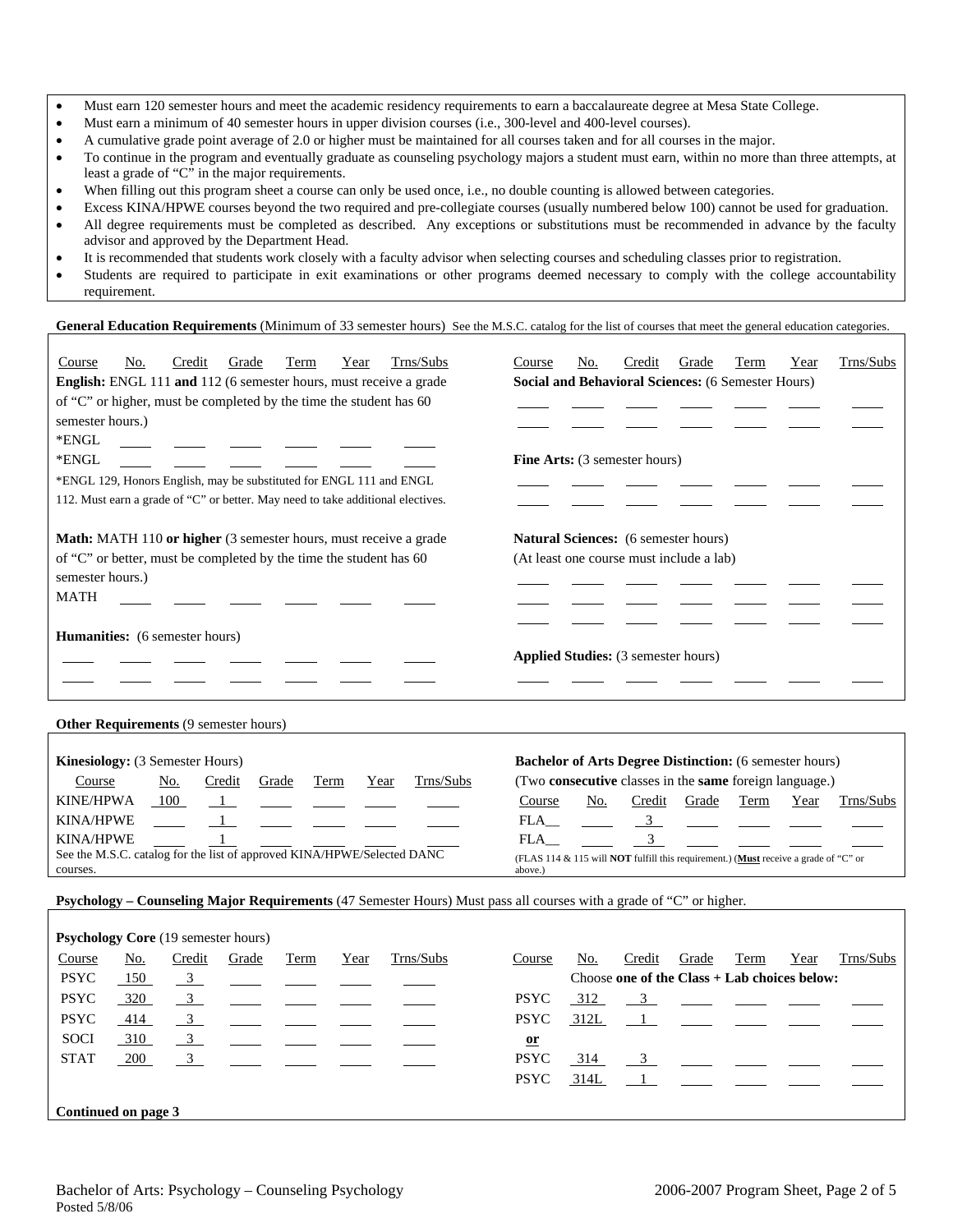| Course      | No. | <b>Counseling Psychology</b> (28 Semester Hours)<br>Credit | Grade | Term | Year | Trns/Subs                                                                                                                                                                                                                                                                        | Course      | No. | Credit                                  | Grade                                     | Term | Year | Trns/Subs |
|-------------|-----|------------------------------------------------------------|-------|------|------|----------------------------------------------------------------------------------------------------------------------------------------------------------------------------------------------------------------------------------------------------------------------------------|-------------|-----|-----------------------------------------|-------------------------------------------|------|------|-----------|
| <b>PSYC</b> | 340 | $\overline{3}$                                             |       |      |      |                                                                                                                                                                                                                                                                                  | <b>PSYP</b> | 422 | $\overline{\mathbf{3}}$                 |                                           |      |      |           |
| <b>PSYC</b> | 400 | $\frac{3}{2}$                                              |       |      |      |                                                                                                                                                                                                                                                                                  | <b>PSYP</b> | 424 | 3 <sup>1</sup>                          |                                           |      |      |           |
| <b>PSYC</b> | 420 | $\overline{3}$                                             |       |      |      |                                                                                                                                                                                                                                                                                  | <b>PSYP</b> | 497 | $\overline{4}$                          |                                           |      |      |           |
| <b>PSYP</b> | 320 | $\overline{3}$                                             |       |      |      |                                                                                                                                                                                                                                                                                  |             |     | Choose one, either ANTH 310 or ANTH 340 |                                           |      |      |           |
| <b>PSYP</b> | 420 | $\frac{3}{2}$                                              |       |      |      |                                                                                                                                                                                                                                                                                  | <b>ANTH</b> |     |                                         | $\frac{3}{2}$ $\frac{1}{2}$ $\frac{1}{2}$ |      |      |           |
|             |     |                                                            |       |      |      |                                                                                                                                                                                                                                                                                  |             |     |                                         |                                           |      |      |           |
|             |     | <b>Optional Internship</b> (4 semester hours)              |       |      |      |                                                                                                                                                                                                                                                                                  |             |     |                                         |                                           |      |      |           |
| Course      | No. | Credit                                                     | Grade | Term | Year | Trns/Subs                                                                                                                                                                                                                                                                        |             |     |                                         |                                           |      |      |           |
| <b>PSYP</b> | 499 | $\overline{4}$                                             |       |      |      |                                                                                                                                                                                                                                                                                  |             |     |                                         |                                           |      |      |           |
|             |     |                                                            |       |      |      |                                                                                                                                                                                                                                                                                  |             |     |                                         |                                           |      |      |           |
|             |     |                                                            |       |      |      |                                                                                                                                                                                                                                                                                  |             |     |                                         |                                           |      |      |           |
|             |     |                                                            |       |      |      | <b>Recommended Electives</b> (12 semester hours upper division Psychology courses, counted as general electives)                                                                                                                                                                 |             |     |                                         |                                           |      |      |           |
| Course      | No. | Credit                                                     | Grade | Term | Year | Trns/Subs                                                                                                                                                                                                                                                                        | Course      | No. | Credit                                  | Grade                                     | Term | Year | Trns/Subs |
|             |     |                                                            |       |      |      |                                                                                                                                                                                                                                                                                  |             |     |                                         |                                           |      |      |           |
|             |     |                                                            |       |      |      |                                                                                                                                                                                                                                                                                  |             |     |                                         |                                           |      |      |           |
|             |     |                                                            |       |      |      |                                                                                                                                                                                                                                                                                  |             |     |                                         |                                           |      |      |           |
|             |     |                                                            |       |      |      | <b>Additional Electives</b> (All college level courses appearing on your final transcript, not listed above that will bring your total semester hours to 120<br>hours. Excludes KINA/HPWE activity courses.) (31 semester hours; additional upper division hours may be needed.) |             |     |                                         |                                           |      |      |           |
| Course      | No. | Credit                                                     | Grade | Term | Year | Trns/Subs                                                                                                                                                                                                                                                                        | Course      | No. | Credit                                  | Grade                                     | Term | Year | Trns/Subs |
|             |     |                                                            |       |      |      |                                                                                                                                                                                                                                                                                  |             |     |                                         |                                           |      |      |           |
|             |     |                                                            |       |      |      |                                                                                                                                                                                                                                                                                  |             |     |                                         |                                           |      |      |           |

|  |  |  | والمستور وستوا ستوار سيسو المراد المستور والمستور المستور المستور المستور |                                                 |  |  |  |
|--|--|--|---------------------------------------------------------------------------|-------------------------------------------------|--|--|--|
|  |  |  |                                                                           |                                                 |  |  |  |
|  |  |  |                                                                           |                                                 |  |  |  |
|  |  |  |                                                                           |                                                 |  |  |  |
|  |  |  |                                                                           | <u> 1980 - Andrea Maria Alemania (h. 1974).</u> |  |  |  |

# **GRADUATION INFORMATION**

See the "Undergraduate Graduation Requirements" in the Mesa State College catalog for additional graduation information.

**GENERAL EDUCATION REQUIREMENTS** (Minimum of 33 Semester Hours) See current Mesa State College catalog for list of courses that fulfill the requirements below. If one (or more) of the selections below is required in your major, you must use it to fulfill the major requirement and **make a different selection to meet the general education requirement. The courses may not be used to fulfill both requirements.**

**English – 6** Semester Hours (Must be **completed** before student has 60 semester hours. Must receive grade of "C" or above.) ENGL 111 **and** ENGL 112 **or** ENGL 129 *(by permission)*

**Mathematics – 3** Semester Hours chosen from: MATH 110 **or higher** (Must be **completed** before student has 60 semester hours. Must receive grade of "C" or above.)

**Humanities – 6** semester hours

**Social and Behavioral Sciences – 6** semester hours (not PSYC 150)

**Fine Arts – 3** semester hours

**Natural Sciences – 6** semester hours (At least one course must include a lab.)

**Applied Studies – 3** semester hours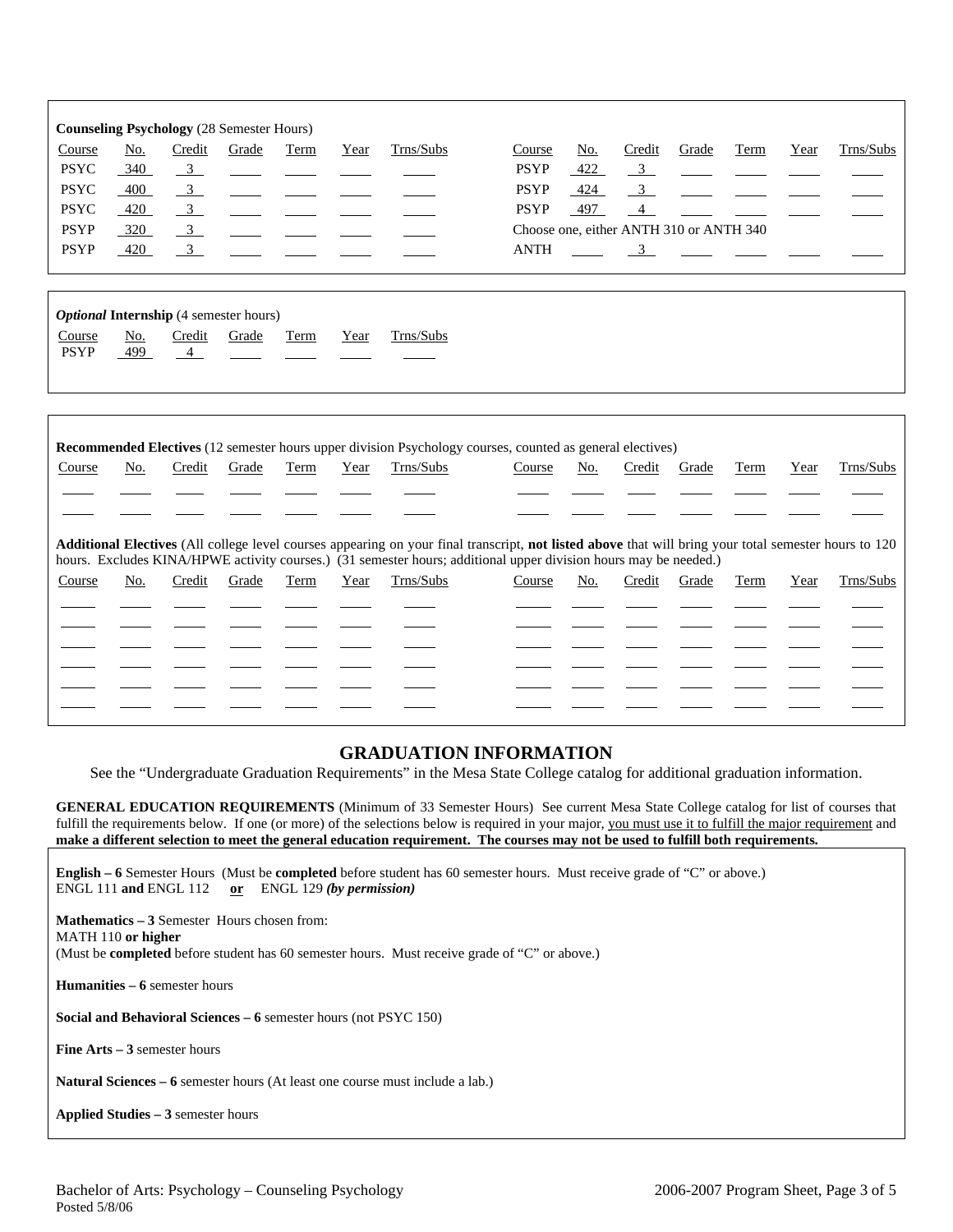### **OTHER REQUIREMENTS** (9 Semester Hours)

**Kinesiology – 3** Semester Hours Each student must take KINE/HPWA 100 together with two KINA/HPWE/Selected DANC courses. See current catalog for listing.

**Degree Distinction – 6** Semester Hours

 Select from one of the following sequences: FLAF 111 *followed by* FLAF 112 **or** FLAG 111 *followed by* FLAG 112 Or FLAS 111 *followed by* FLAS 112 **or** Two **consecutive** classes in the **same** foreign language. \*(FLAS 114 & 115 will **NOT** fulfill this requirement. **Must** receive a grade of "C" or above in **both** classes.)

### **Psychology – Counseling Psychology** (47 Semester Hours) Must pass all courses with a grade of "C" or higher.

**Psychology Core** (19 Semester Hours)

PSYC 150 General Psychology PSYC 312/312L Experimental Psychology and Lab **Or** PSYC 314/314L Psychology of Learning and Lab PSYC 320 Social Psychology PSYC 414 Systems and Theories of Psychology STAT 200 Probability and Statistics SOCI 310 Methods of Social Research

### **Concentration in Counseling** (28 Semester Hours)

ANTH 310 Ethnographic Methods **Or** ANTH 340 Ethnopsychology PSYC 340 Abnormal Psychology PSYC 400 Psychological Testing PSYC 420 Personality PSYP 320 Career Development PSYP 420 Counseling Processes & Techniques PSYP 422 Psychological Interviewing PSYP 424 Group Processes PSYP 497 Practicum

Recommended: Additional 12 semester hours of upper division psychology courses. These hours will be counted toward general electives.

#### **Optional**

PSYP 499 Internship

**Special Requirements:** To continue in the program and eventually graduate as psychology "minors" or "majors," with or without a concentration in counseling, students must earn, within no more than three attempts, at least a grade of "C" in all core, major elective, or concentration courses required for the major.

**General Electives:** 31 Semester Hours; additional upper division hours may be needed.

Students are required to participate in exit examinations or other programs deemed necessary to comply with the college accountability requirement. All degree requirements must be completed as described above. Any exceptions or substitutions must be recommended in advance by the faculty advisor and approved by the Department Head.